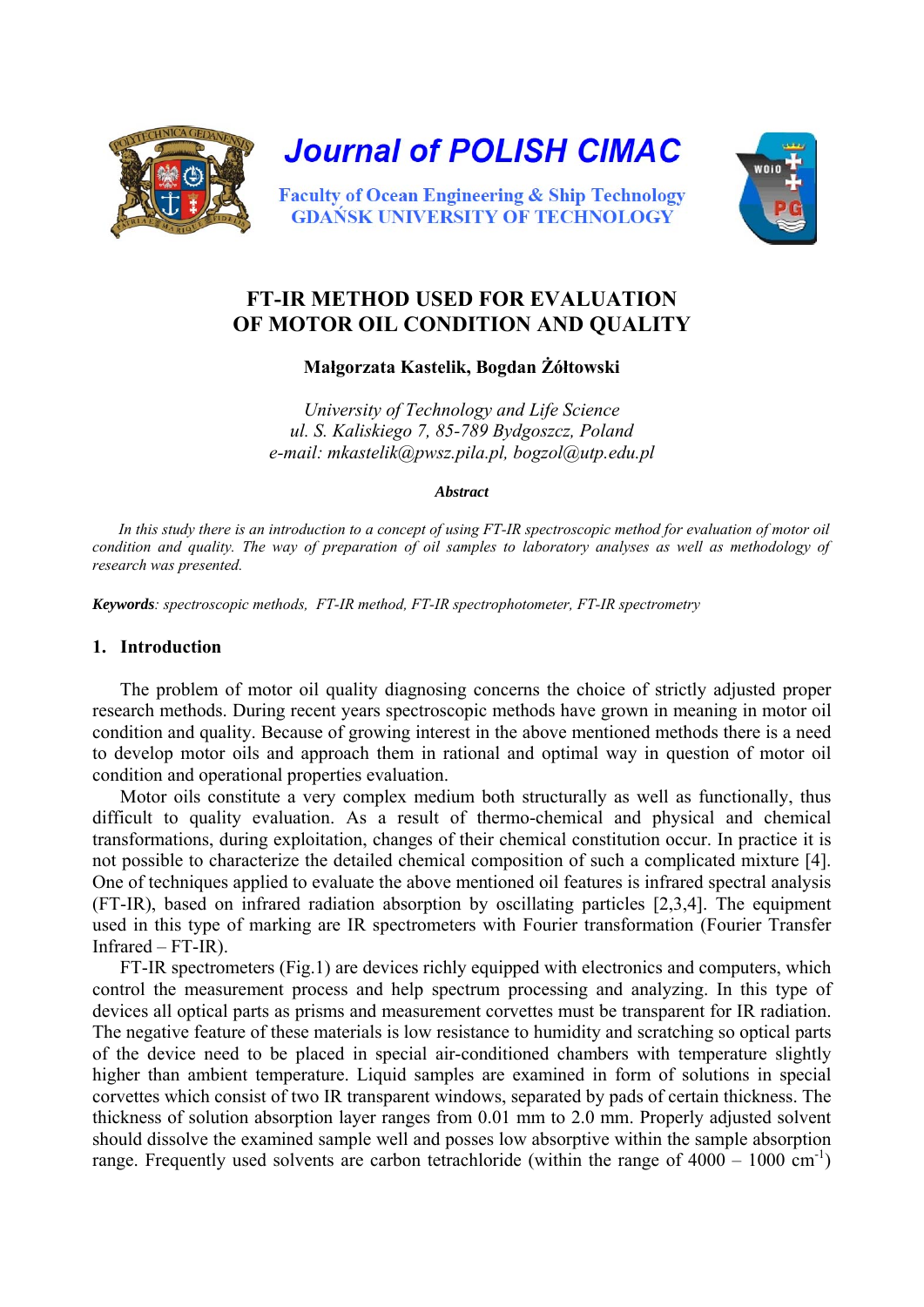and carbon disulfide (within the range of  $1300 - 600$  cm<sup>-1</sup>). This study presents the usage of FT-IR method for motor oil condition evaluation basing on experiments of other authors.



*Fig.1.Schematic operation of Fourier spectrometer with Michelson interferometer [1,2]* 

## **2. Research methodology**

In these article consideration are based on scientific material gathered in scientific work [1]. The results published refer to only one type of motor oil examined – synthetic oil TITAN CARGO 1040 MC. An important element for running such type of analyses is preparation of research station and control of performed marking. In this case the spectrometer used, was FT-IR Spectrum One by Perkin Elmer company (Fig.2). Before starting this type of instrumental apparatus, there are certain environmental conditions to be fulfilled, which among other are:

- in-door operation
- ambient air temperature of 5  $^{0}$ C to 40  $^{0}$ C,
- maximum relative humidity of 80% for temperature up to 31 $\mathrm{^{0}C}$ ,
- dust-free air,
- working desk free from shocks and vibrations,
- avoiding sunlit places,
- eliminating of strong magnetic fields in computer location.



*Fig.2. Spectrum One FT-IR spectrometer [1]* 

Spectrum software is used for Spectrum One operation which enables control and processing of spectra which were collected. It is important that a KBr measuring chamber window placed at front of Spectrum One, must display humidity level not exceeding 75%. Oil samples have to be collected from central part of a tank, always from the same depth in normal working conditions of the device (constant circulation, usual warmth). They should be collected by a hand pump or syringes to disposable tight-proof 500 ml containers made from plastic. The frequency of sample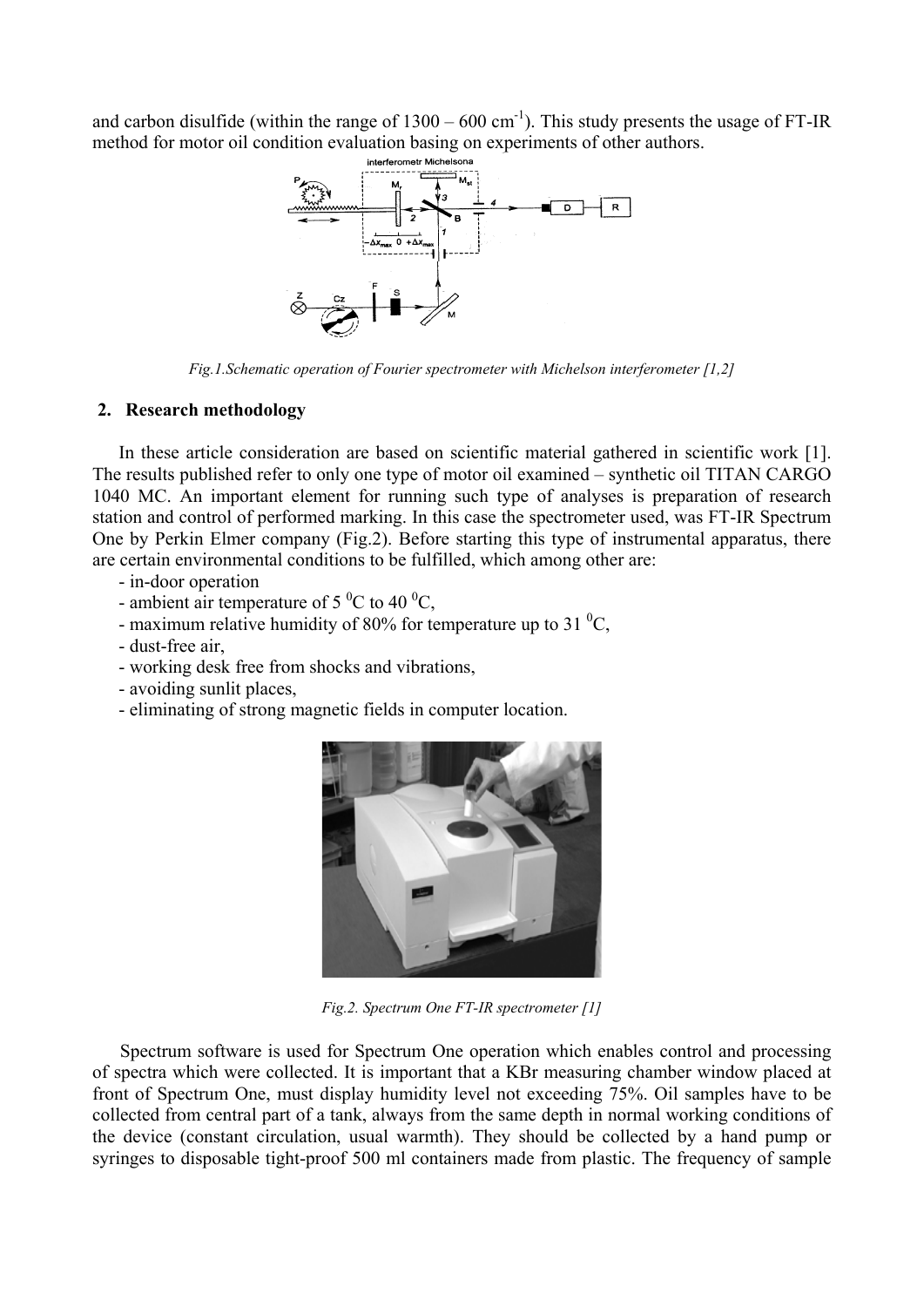collection should be adjusted to device work and should be increased when analysis results are worrying.

Samples for examinations were collected periodically, paying attention to well differentiated mileage, taking into account changes in motor oil condition. Examinations were performed in the range. Spectra of oil condition during exploitation were compared with spectra of fresh oil.

### **3. Interpretation of research results**

In research result interpretation it is essential to analyze group composition, and consequently the quality analysis of motor oil composition. To achieve this goal we must know theoretical location of particular chemical compounds characterized in FT-IR spectrum, which indicates assignment of responsive functional groups to particular strictly defined areas [2], in which there are absorption bands, characteristic for fresh oils. Once we know locations of peaks which describe characteristic groups of chemical compounds in the spectrum, we can get information referring the most important physical and chemical features of the examined oil. On their basis we can evaluate oil condition and whether it is fit to further exploitation. For example peaks of bands of wave number about 3000  $cm^{-1}$  and 1460, 1377  $cm^{-1}$  are hydrocarbon bands and let determine the quality of base oil i.e. determine paraffin, naphthenic or aromatic hydrocarbons. In turn, by periodic recording of motor oil spectrum during motor exploitation we can watch changes occurring in oil i.e. oxidation, nitrating, sulfating, soot and water accumulation, exhausting of additives, fuel or coolant (glycol) pollution. This information can be used to motor oil quality control and to inform an operator about combustion conditions, wearing rate and pollutant penetration.

#### **4. Research results and their analysis**

In this part of the study there are presented examples of chosen spectra of motor oils [1]. Fig.3 shows a small decrease of peak 3640 cm<sup>-1</sup>, testifying for antioxidant addition and peaks 1600 cm<sup>-1</sup> for aromatic hydrocarbon quantity decrease. The ongoing processes of oxidation and nitrating can be detected when this narrow peak becomes wider and more circular. From decreasing of these peaks we read that viscosity of oil will grow. High depletion of D-D additive (peak  $1230 \text{ cm}^{-1}$ ) and drastic drop of EP and AW (anti-wearing) additives point (peak  $970 \text{ cm}^{-1}$ ) can suggest that basic number (TBN) is decreasing. This example shows a TBN drop readout a as well as kinematic viscosity rise without performing time-consuming and costly traditional analyses. Pollution, soot, dark color of base oil and water content cause vertical movement of a spectrum. The FT-IR spectrum of examined oil (Fig.4) shows a lack of peak  $3640 \text{ cm}^{-1}$  (antioxidant additive) and very low peaks 1500-1774 cm<sup>-1</sup> – rate of oxidation, D-D, viscosator, lowering of aromatic hydrocarbons – these usually narrow peaks are widening and become more circular, which is result of oxidation and nitrating. Decrease of these peaks can, already without costly and time-consuming analyses of kinematic viscosity and viscosity indicator, suggest that these features will grow drastically. Lack of peaks 1000-1100 cm-1 suggests presence of glycol in motor oil. Figure 5 clearly indicates changes occurring in oil during exploitation, there are three different areas in which clear deviations from fresh oil are present.

The selected changes in motor oil during exploitation shown by the author in research study [1] cause disappearance of additive's absorption bands and increase of bands characteristic for oxidation products. It is also observed decreasing intensity of bands which are characteristic for dispersant and viscosator. Degradation of additives and increasing of content of oxidation products cause worsening of motor oil exploitation features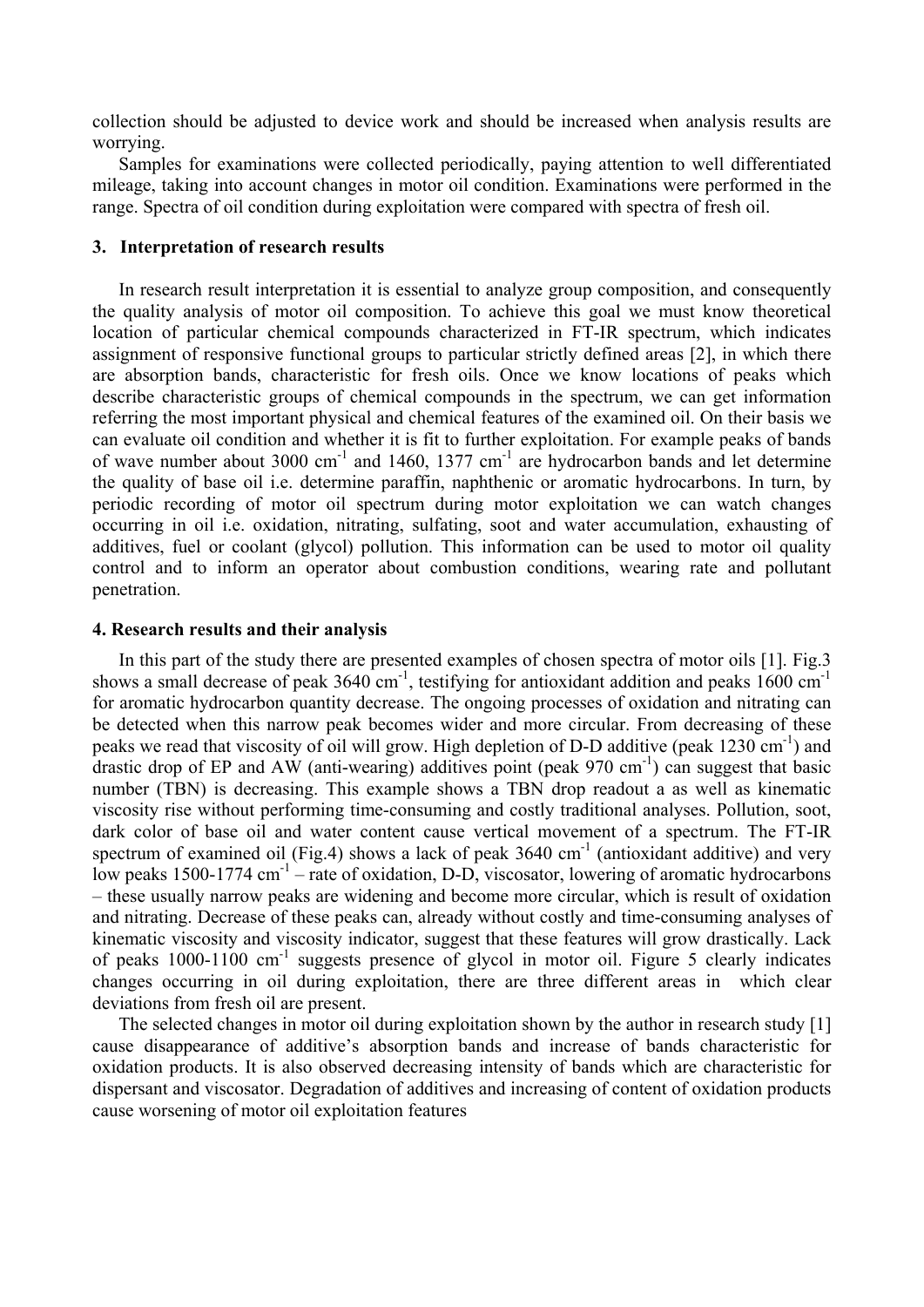

*Fig.3. Example of fresh and overworked oil TITAN CARGO MC (wiskozator - viscosator; stopień utleniania - oxidation rate; w. aromatyczne - aromatic hydrocarbons; w. parafinowe - paraffin hydrocarbons; dodatek - additive; świeży olej - fresh oil; olej przepracowany - overworked oil)* 



*Fig.4. Example of fresh and overworked oil TITAN CARGO MC(wiskozator - viscosator;*  stopień utleniania - oxidation rate; w. aromatyczne - aromatic hydrocarbons; w. parafinowe - paraffin hydrocarbons; dodatek -additive; świeży olej - fresh oil; olej przepracowany - overworked oil)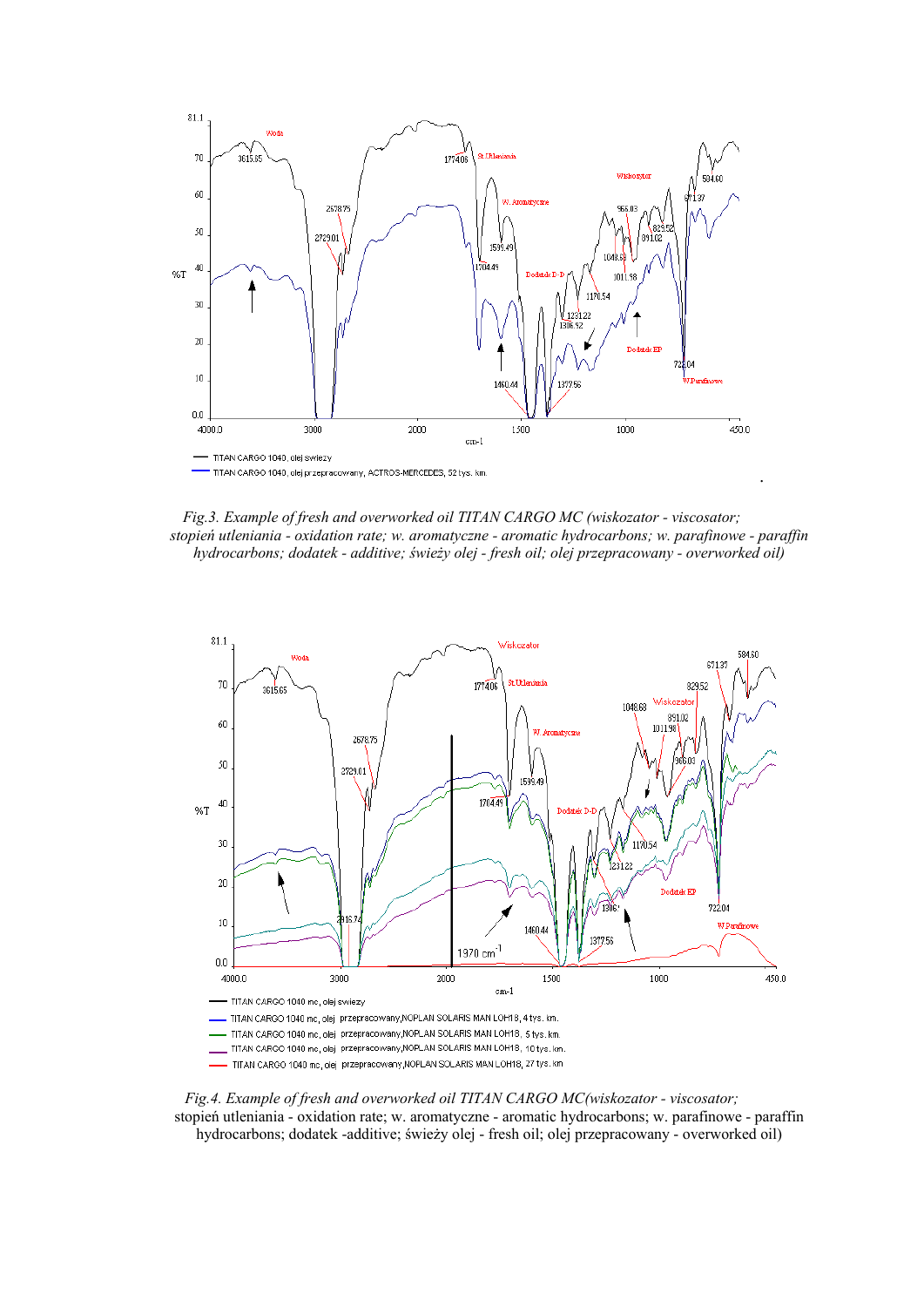

*Fig.5. Example of fresh and overworked oil TITAN CARGO 10W40 MC (wiskozator - viscosator; stopień utleniania - oxidation rate; w. aromatyczne - aromatic hydrocarbons; w. parafinowe paraffin hydrocarbons; dodatek - additive; świeży olej - fresh oil; olej przepracowany - overworked oil)* 

### **5. Final conclusions**

In summary of this article considerations the following conclusions can be indicated:

1. The proposed way of implementation of spectroscopic methods for analysis and evaluation of motor oil condition during exploitation can successfully complement and finally replace traditional methods of motor oil monitoring, limit marking time and result interpretation, which can effectively protect against many defects of combustion engines.

2. FT-IR spectrum lets analyze oil composition and record changes which in turn makes it possible to differentiate oil conditions being basis for using this motor oil examination methodology.

3. Taking into account researches intending to more detailed analysis of typical groups of chemical compounds contained in motor oils depending on exploitation changes happening inside them – the FT-IR method can constitute an alternative direction for later development of scientific research.

### **References**

- [1] Wojciechowski, D., *Analiza i ocena stanu oleju silnikowego metodami spektroskopii*. Rozprawa doktorska, (The Analysis and Evaluation of Motor Oil Condition with Spectroscopic Methods. Ph.D. Thesis) Szczecin 2007.
- [2] Silverstein, R. M., Webster, F. X., Kiemle, D. J., *Spektroskopowe metody identyfikacji związków organicznych*, (Spectroscopic Mehods of Organic Compound Identification) PWN, Warszawa 2007
- [3] Woliński, J., *Chemia organiczna*, (Organic Chemistry) PZWL, Warszawa 1985.
- [4] Grądkowski, M., *Problemy Eksploatacji*,(Exploitation Problems) 1, s. 93-5-125, 1995